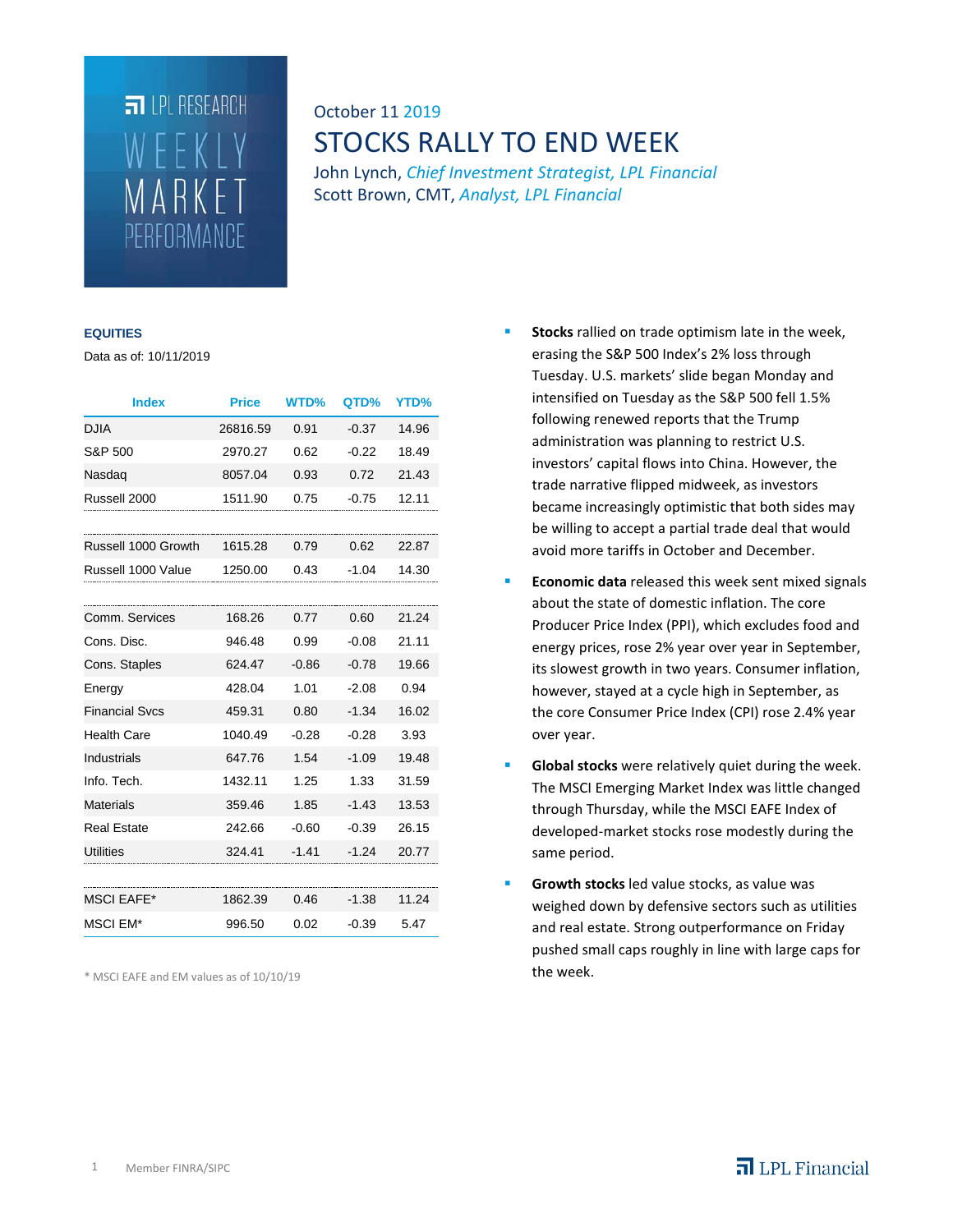#### **FIXED INCOME, CURRENCIES, AND COMMODITIES**

Data as of: 10/11/19

| Yield      | Latest | <b>EOW</b> | <b>EOQ</b> | EOY  |
|------------|--------|------------|------------|------|
| 90 Day UST | 1.64   | 1.71       | 1.88       | 2.45 |
| 2 Yr UST   | 1.59   | 1.40       | 1.63       | 2.48 |
| 10 Yr UST  | 1.74   | 1.52       | 1.68       | 2.69 |
| 30 Yr UST  | 2.20   | 2.01       | 2.12       | 3.02 |

|                      |       | % Return   |         |       |
|----------------------|-------|------------|---------|-------|
| <b>Fixed Income*</b> | Yield | <b>WTD</b> | QTD     | YTD   |
| US Agg               | 2.25  | $-0.68$    | 0.08    | 8.61  |
| US Agg Govt.         | 1.66  | $-0.87$    | 0.17    | 7.89  |
| US TIPS              | 1.84  | $-0.98$    | 0.08    | 7.67  |
| Munis                | 1.75  | 0.00       | 0.56    | 7.35  |
| <b>HY Munis</b>      | 4.00  | $-0.08$    | 0.38    | 10.10 |
| Inv. Grade           | 2.93  | $-0.94$    | $-0.11$ | 13.08 |
| High Yield           | 6.40  | 0.08       | $-0.39$ | 10.97 |
| MBS                  | 2.47  | $-0.18$    | 0.11    | 5.71  |
| Global Agg           | 1.32  | $-0.64$    | 0.11    | 6.44  |
| Intl. Treasuries     | 0.23  | $-0.59$    | $-0.45$ | 9.56  |
| <b>JPM FMBI</b>      | 5.73  | 0.08       | 0.81    | 9.81  |

|                                               |              | % Change   |         |         |
|-----------------------------------------------|--------------|------------|---------|---------|
| <b>Currencies &amp;</b><br><b>Commodities</b> | <b>Price</b> | <b>WTD</b> | QTD     | YTD     |
| <b>US Dollar</b>                              | 98.31        | $-0.50$    | $-1.07$ | 2.23    |
| EUR/USD                                       | 1.10         | 0.64       | 1.25    | $-3.77$ |
| USD/JPY                                       | 108.33       | 1.27       | 0.23    | $-1.20$ |
| WTI Oil                                       | 54.67        | 3.52       | 1.11    | 20.39   |
| Gold                                          | 1493         | $-1.34$    | 1.34    | 16.49   |
| Copper                                        | 2.62         | 2.30       | 1.67    | $-0.36$ |

\*Data as of 10/10/19

The yield presented refers to the corresponding index except for the U.S. Treasury (UST) data, which is of individual Treasury note securities and not an index. The Currency and Commodity data presented are quotes of the exchange rate. This data is from FactSet.

- **Fixed income** markets dropped across the board as global interest rates moved sharply higher. The spike in the 10-year U.S. Treasury yield steepened the yield curve to its highest level in over two months, while the risk-on attitude in markets led credit sensitive sectors such as high yield to modest gains.
- **Cil prices** rose, breaking a two-week losing streak, while the **U.S. dollar** declined for a second week. The price of **gold** slid on the week as the yellow metal continued to trend sideways. **Copper** prices rose on the week, a positive sign amid weak global manufacturing data.
- **Next week,** the economic calendar in the United States includes the release of retail sales and the Federal Reserve's Beige Book on Wednesday, followed by industrial production and the Conference Board's Leading Economic Index later in the week. Internationally we'll get industrial production and CPI numbers out of the Eurozone, while China will report a swath of data including third quarter gross domestic product, inflation (both PPI and CPI), and industrial production.